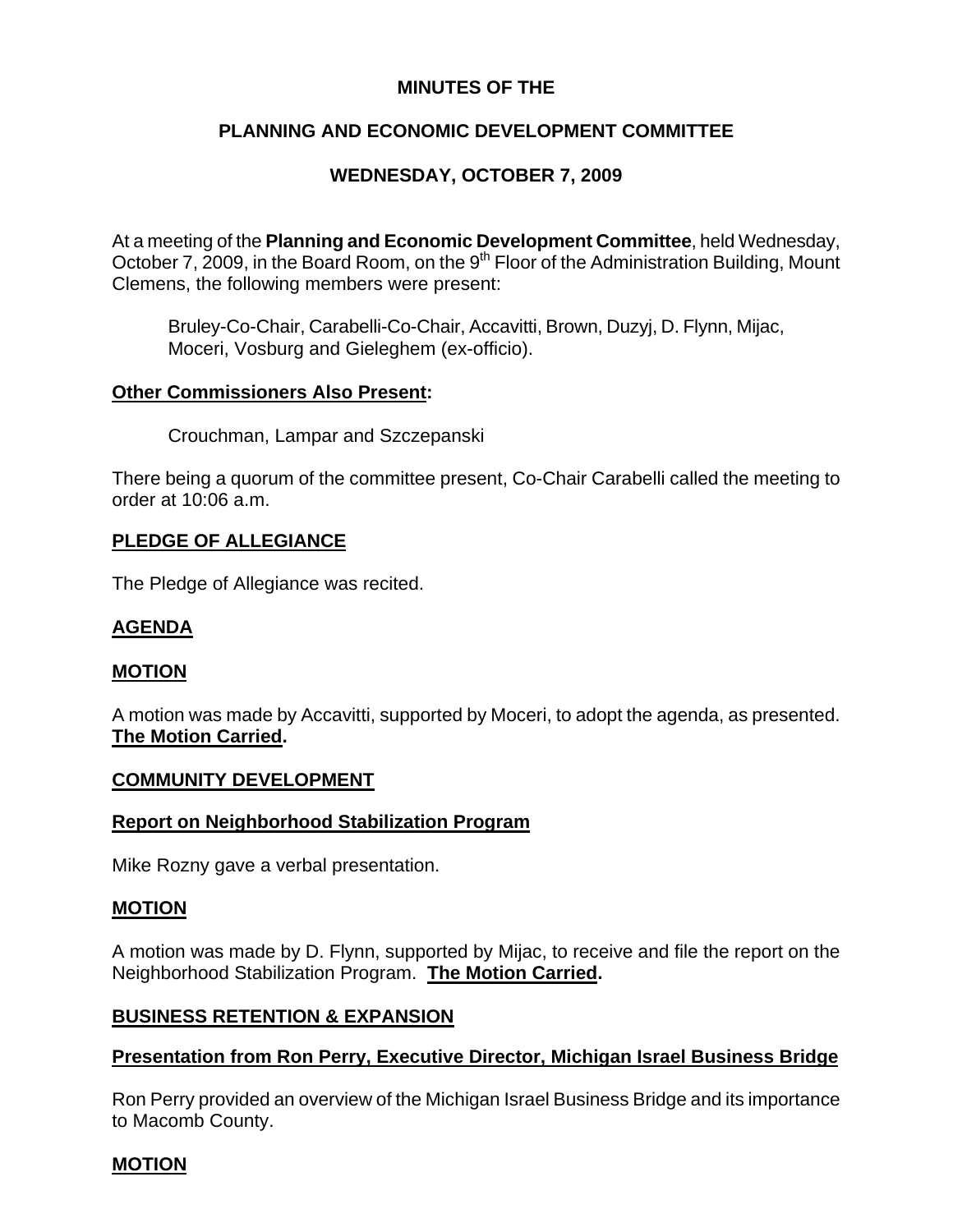A motion was made by Duzyj, supported by Vosburg, to receive and file the presentation on the Michigan Israel Business Bridge.

The following commissioners spoke: Brown, Duzyj and Vosburg.

Co-Chair Carabelli called for a vote on the motion and **The Motion Carried.**

## **Request Authorization to Participate in Trade Mission to India**

## **MOTION**

A motion was made by Brown, supported by D. Flynn, to authorize international travel to India at a cost estimated at \$4,900; funding is available in the Department of Planning and Economic Development's Economic Development Travel Account, and forward to the Finance Committee.

The following commissioner spoke: Bruley.

Co-Chair Carabelli called for a vote on the motion and **The Motion Carried.** 

### **COMMUNITY PLANNING**

### **Update on Countywide Trail Master Plan**

John Crumm gave an update on the meetings that have occurred.

#### **MOTION**

A motion was made by Vosburg, supported by Moceri, to receive and file the report on the Countywide Trail Master Plan. **The Motion Carried.** 

#### **Update on Gratiot Avenue Access Management Plan**

John Crumm gave an update on their work with the nine communities along the corridor.

### **MOTION**

A motion was made by Vosburg, supported by Moceri, to receive and file the report on the Gratiot Avenue Access Management Plan.

The following commissioner spoke: Vosburg.

Co-Chair Carabelli called for a vote on the motion and **The Motion Carried.**

### **ENVIRONMENTAL**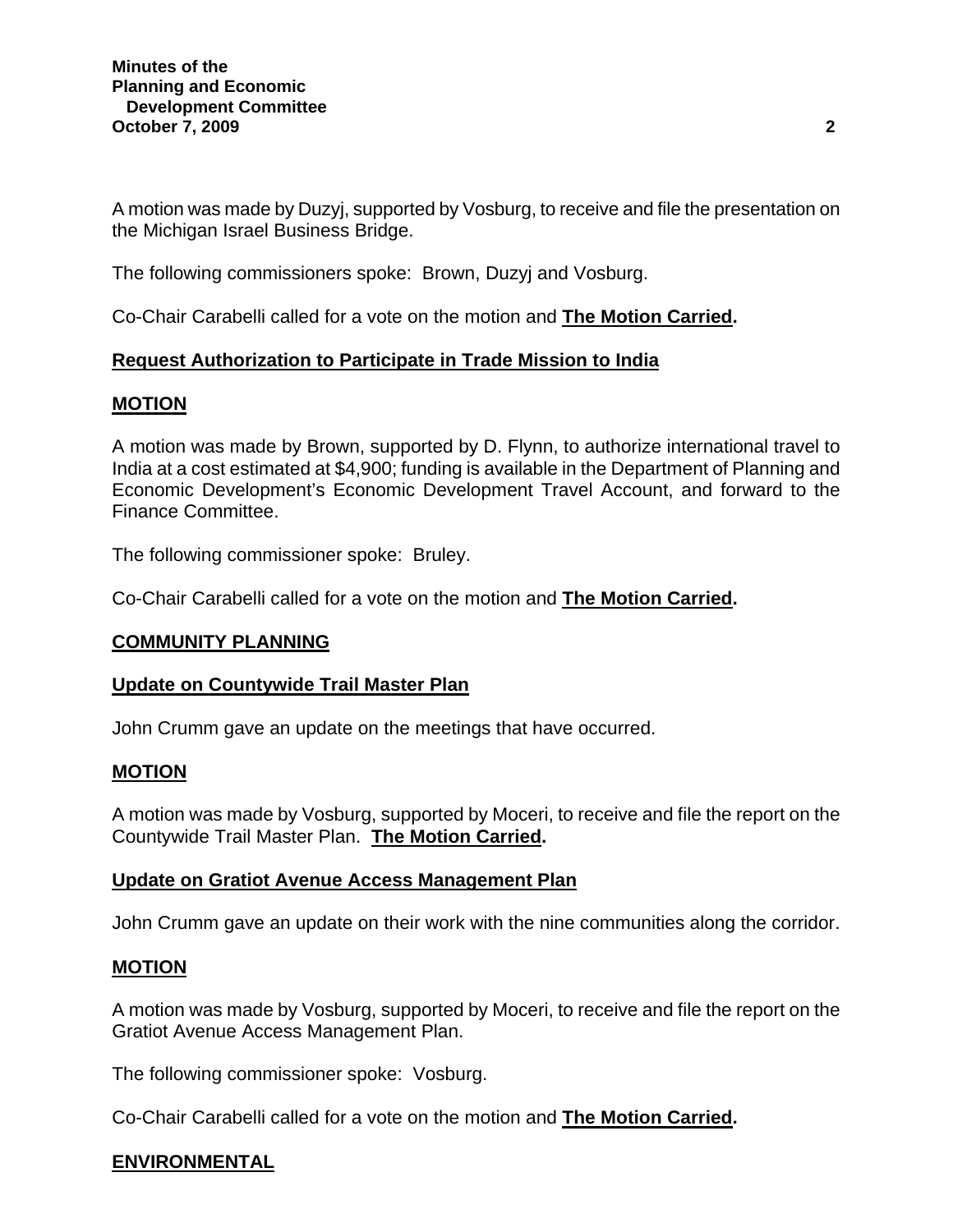• No Report

### **MARKETING & PROMOTION**

#### **Presentation of Macomb County Defense & Homeland Security Sector Profile**

Steve Cassin reviewed the brochure that was distributed and said it has been well received. He noted that the pictures were taken in Macomb County.

#### **MOTION**

A motion was made by Vosburg, supported by Mijac, to receive and file the report on the Macomb County Defense and Homeland Security Sector Profile. **The Motion Carried.** 

#### **TOURISM**

• No Report

#### **ADMINISTRATIVE**

### **Request Authorization to Hire Part-Time NSP Intern**

#### **MOTION**

A motion was made by Mijac, supported by Moceri, to authorize the Department of Planning and Economic Development to hire a part-time intern to assist in the Neighborhood Stabilization Program (NSP); funding is available from the NSP grant, and forward this to the Personnel Committee. **The Motion Carried.** 

#### **Report from GIS & Graphics Program Area**

Jeff Schroeder, Program Director, provided an overview of the graphic design and geographic information services they provide and who they serve and/or partner with.

#### **MOTION**

A motion was made by Duzyj, supported by Mijac, to receive and file the report on the activities of the GIS and Graphics Program Area.

The following commissioners spoke: Vosburg, Brown, Mijac and Bruley.

Co-Chair Carabelli called for a vote on the motion and **The Motion Carried.**

### **REGIONAL PARTNERSHIPS**